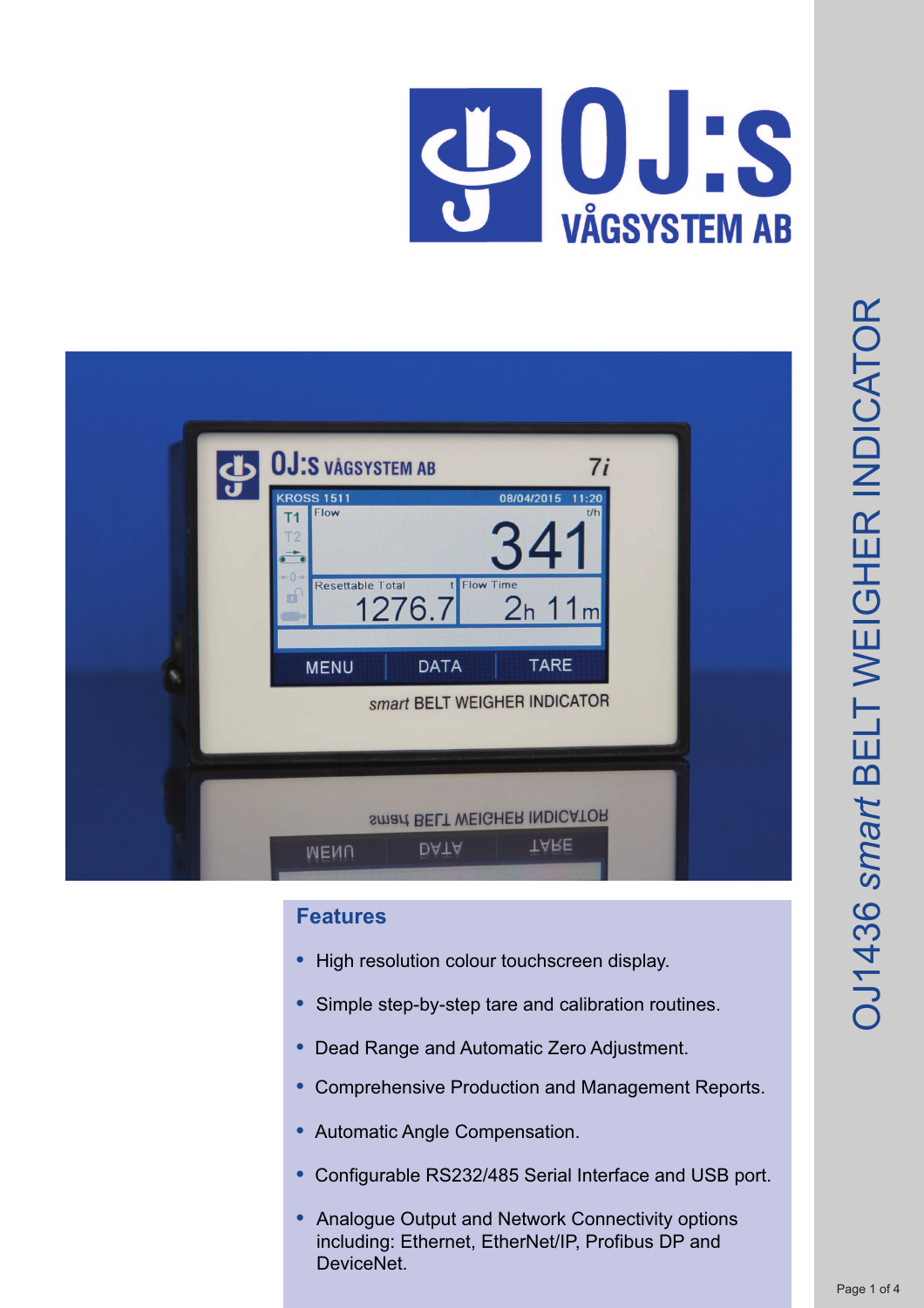# **Description**

The OJ1436 *smart* Belt Weigher Indicator connects to a belt weigher mechanism in order to continually calculate the rate of flow of material over the belt scale and the total quantity of material transferred.

Our wide variety of tailor made belt scale designs, which can contain up to four load cells, along with the G2-20 Tachometer equals a very high precision belt scale. Optionally, in applications where belt speed variations are insignificant, the indicator may operate from an internal speed simulator.



Precision electronics combined with an easy to read colour touchscreen display and comprehensive storage and communication options provide a state of the art solution for belt weigher installations.

# **Intuitive User Interface**



# **Tare, Dead Range and Auto Zero Adjustment**

A step-by-step tare routine is available to the operator directly from the main operating screen.

A control parameter determines the minimum flow rate below which the indicator ceases to totalise to ensure that the production totals remain unaffected when the belt is running empty.

Whenever the unit is running within the dead range the internal zero is automatically adjusted to eliminate the effects of material build up on the belt.

# **Simple Calibration Routines**

| <b>MATERIAL CALIBRATION</b>                                                                   | X      |                                |
|-----------------------------------------------------------------------------------------------|--------|--------------------------------|
| <b>Belt Scale Total</b><br>Material Weight                                                    |        | 10781kg<br>10245 kg<br>536 kg  |
| Difference<br>$(5.2\%)$<br><b>Current Calibration Factor</b><br><b>New Calibration Factor</b> |        | 38.00<br>39.99                 |
| Confirm                                                                                       | Cancel | <b>Edit Material</b><br>Weight |

The colour touchscreen provides the operator with a high visibility display of the process data and status along with intuitive icon driven navigation.

The tiles on the main operating screen can be set to display the process data required by the user, and illuminated icons indicate device status conditions such as belt running, trip levels etc.

Alarm conditions are displayed in red to attract the attention of the operator.

| <b>DYNAMIC TARE</b> |                      |
|---------------------|----------------------|
|                     | DYNAMIC TARE RUNNING |
| Tacho               | 78.0 Hz              |
| Gross Weight        | 22.2 kg              |
| Time Remaining      | 52 sec (4056 pulses) |
|                     | Abort                |

An initial setup and calibration can be established by entering the appropriate belt scale data.

A choice of material, test weight or theoretical calibration routines are supported with on-screen step-by-step instructions.

Operator confirmation of calculated calibration adjustments is required before any changes are committed and all calibration events are recorded within the event log.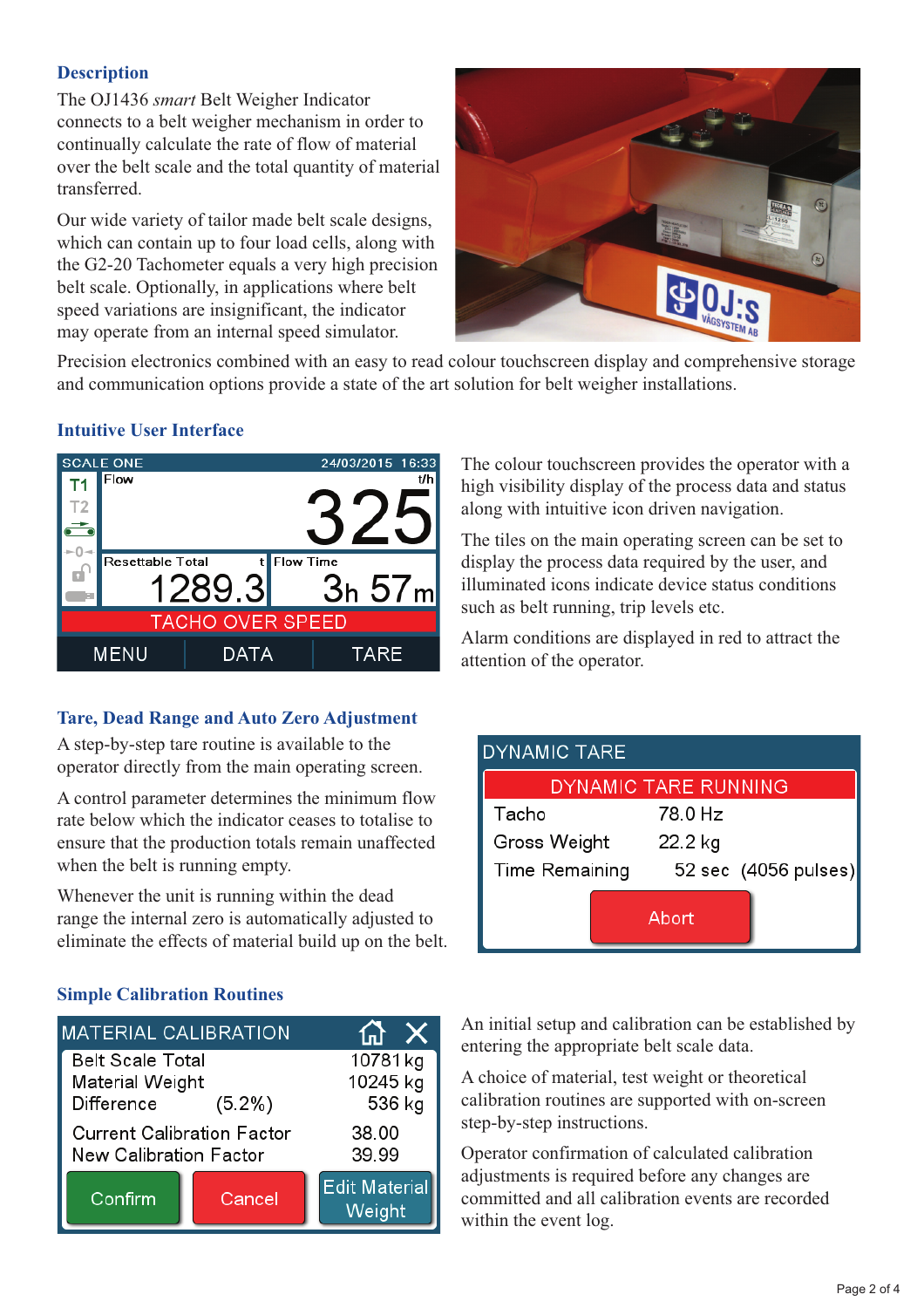

**EVENT DETAIL** 

Time & Date

**Event Type** 

# **Diagnostic Data**

A comprehensive range of diagnostic data is available to provide complete system visibility.

Along with this, a historical event log provides full traceability of operating events such as: system errors, parameter changes, scale calibration and production data reset.

These features dramatically improve the ability to offer remote technical support.

## **Production and Management Reports**

| <b>PRODUCTION LOG</b>      |                   |  |
|----------------------------|-------------------|--|
| Time & Date                | 24/03/15 10:23:40 |  |
| Resettable Total           | 902.7t            |  |
| Non Resettable Total 4713t |                   |  |
| <b>Flow Time</b>           | 2h 46m            |  |
| <b>Belt Run Time</b>       | 3h 10m            |  |
|                            |                   |  |
|                            |                   |  |

**Calibration Method** Material Yes Accepted **Measured Total** 10781 **Total Entered** 10245 Calculated CF 39.99

24/03/15 17:12:40

**Calibration Fnd** 

ſпl

The production totals and times can be stored internally, and or to USB flash drive, to provide visibility of plant productivity and shift performance.

These reports can be viewed on-screen and are also stored in a standard format allowing them to be easily imported in to office management systems.

A periodic data logging feature is provided to allow continuous storage of process data to USB flash drive. The subsequent analysis of this data provides in depth detail regarding plant operating periods, productivity rates and downtime.

## **Printed Batch Reports**

The OJ1436 is equipped with a configurable serial interface which may be used to drive a printer to produce time and date stamped printed batch reports. A duplicate copy of these reports can also be stored internally, and or to USB flash drive, for complete security and traceability.

## **Automatic Angle Compensation**

For applications where the conveyor angle will change during production the OJ1436 is able to interface to an inclinometer device in order to determine the conveyor angle and compensate accordingly. This eliminates the need for recalibration following a change in the conveyor angle.